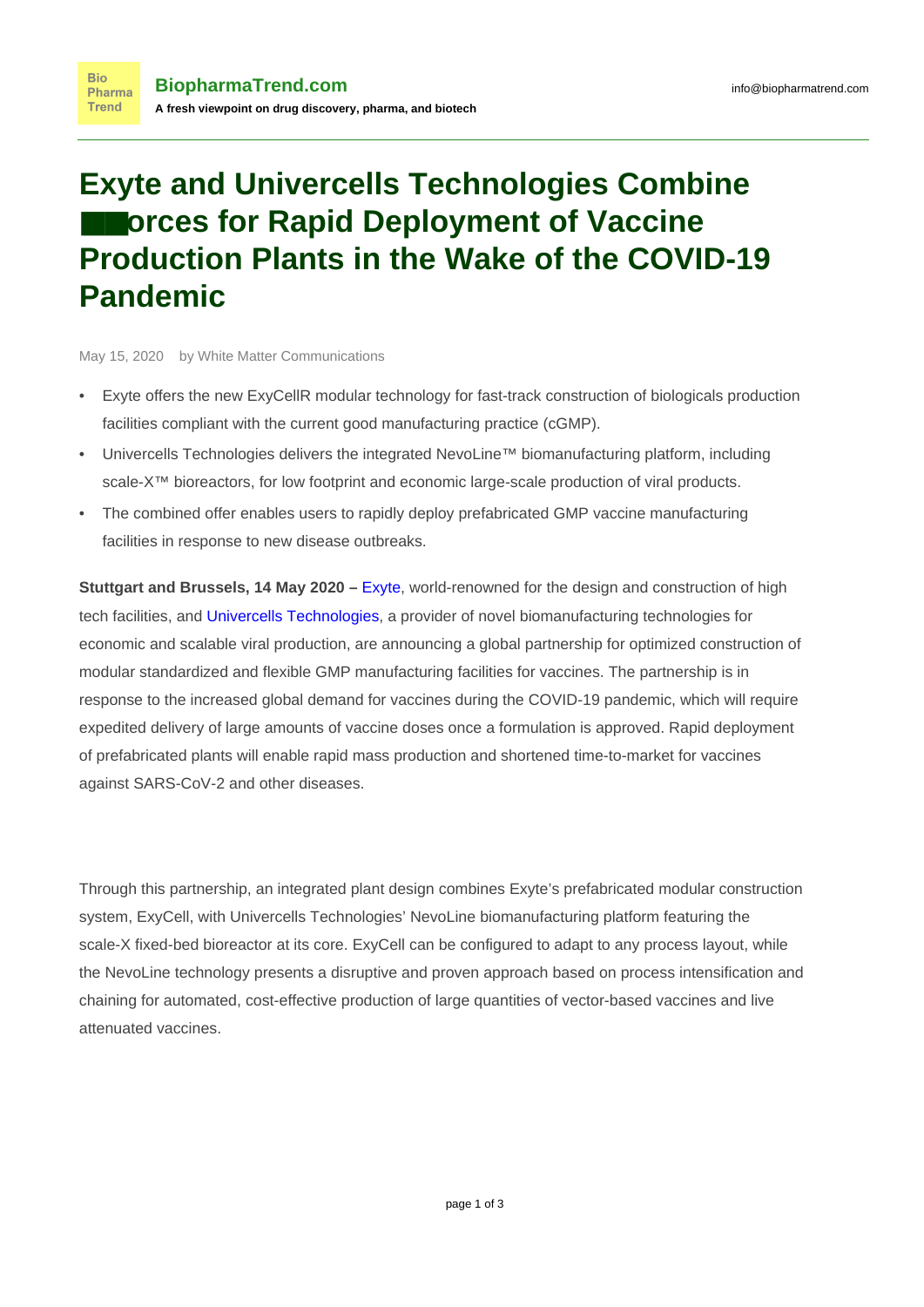**Bio** Pharma **Trend** 

Vaccine developers and biopharmaceutical manufacturers will benefit from the integrated, modular concept. Capital and operational expenditures are drastically reduced for the building and commissioning of GMP-compliant vaccine production plants with the prefabricated solution that delivers high manufacturing capacity within a very low footprint. The solution is equally suitable for building new facilities as well as converting existing facilities. With pre-selected process equipment, the modular plant concept enables scalability for rapid capacity ramp-up and accelerated market entry, promoting the availability of vaccines for global immunization campaigns.

## **About Exyte**

Exyte is a global leader in the design, engineering, and delivery of facilities for high-tech industries. With a history of more than 100 years, the company has developed a unique expertise in controlled and regulated environments. Exyte has a truly global footprint, serving the most technically demanding clients in markets such as semiconductors, batteries, pharmaceuticals, biotechnology, and data centers. The company offers a full range of services from consulting to the managing of turnkey solutions – delivered to the highest quality and safety standards. Solving the most complex challenges, Exyte forges trusted, long-lasting relationships with its clients. In 2018, Exyte generated sales of EUR 3.5 billion with over 5,600 highly experienced and motivated employees. The company is ideally positioned to further strengthen its market leadership with its broad industry insight and its exceptional talents.

LinkedIn:<https://www.linkedin.com/company/exyte-ag/>

## **About Univercells Technologies**

Univercells Technologies is a global provider of innovative biomanufacturing technologies to achieve cost-effective viral production from R&D to commercial scales. The company offers a comprehensive technology portfolio leveraging the strengths of process intensification and chaining as a direct answer to the growing demand of viral vectors and viral vaccines. Univercells Technologies is committed to helping customers increase performance with minimized footprint and costs today, while anticipating the needs of tomorrow.